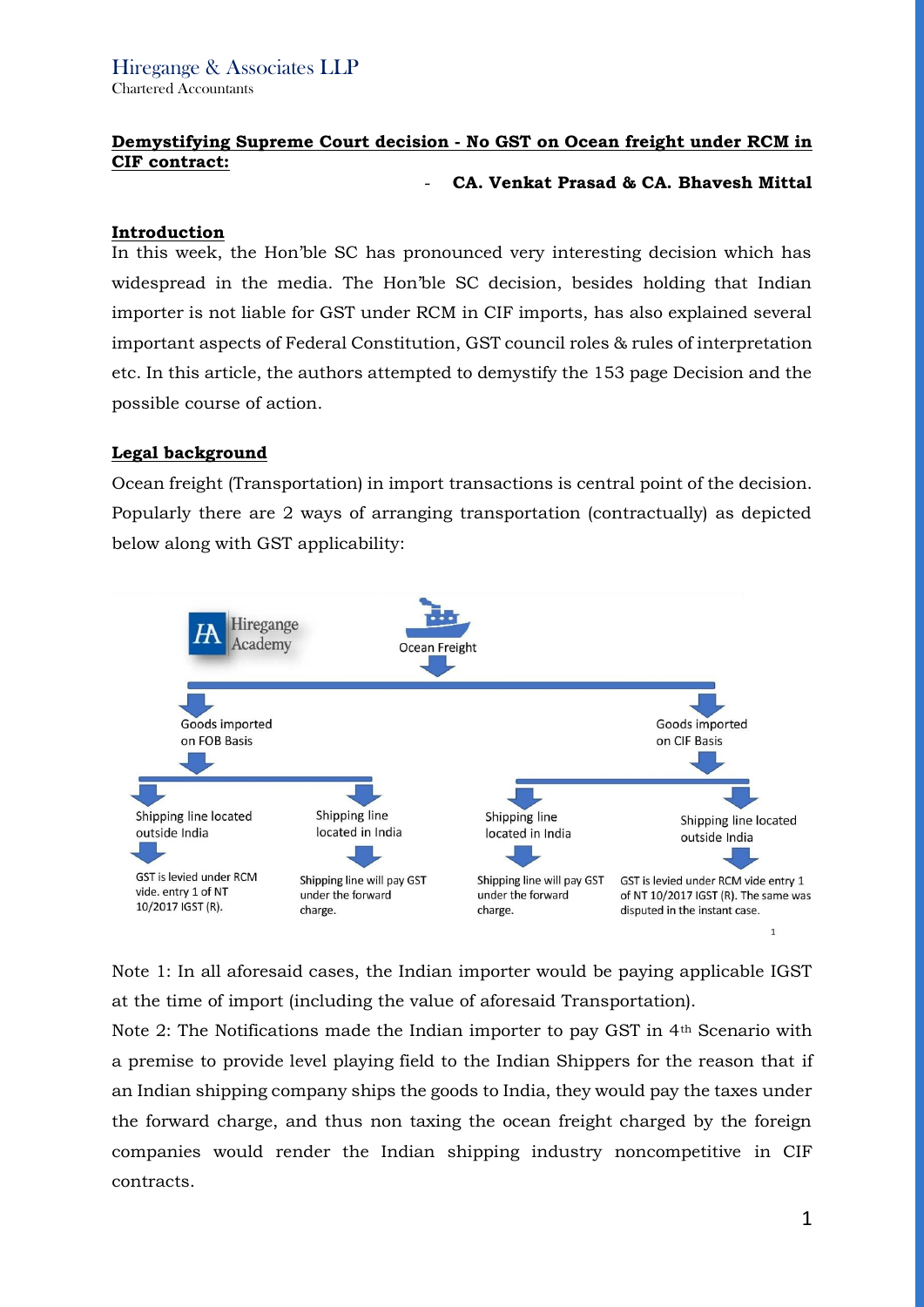The Notifications asking Indian importer to pay GST *albeit* not being a contractual party to the Shipping contract in 4th scenario was challenged before Hon'ble Gujarat HC on multiple counts. After thorough analysis of Constitution, GST provisions, history of Indirect tax on Ocean Freight, the Hon'ble Gujarat HC has held that such notifications as *ultra vires* the IGST Act, 2017 & unconstitutional *inter alia* on several grounds as briefed below:

- ➢ The importer of goods on a CIF basis is **not the recipient of the transport services** as Section 2(93) of the CGST Act, 2017 defines a recipient of services to mean someone who pays consideration for the service, which is the foreign exporter in this case.
- ➢ Section 5(3) of the IGST Act, 2017 enables the Government to stipulate **categories of supply**, not specify a third-party as a recipient of such supply.
- $\triangleright$  The supply of service of transportation of goods by a person in a non-taxable territory to another person in a non-taxable territory from a place outside India up to the customs station of clearance in India, is neither an inter-State supply nor an intra-State supply. Thus, no tax can be levied and collected
- ➢ The location of the recipient of the service, i.e. the foreign exporter, is not in India but outside India. Thus, the provisions of sub-section (4) of Section 7 are also not applicable in the present case.
- $\triangleright$  Section 7(5)(c) of the IGST Act dealing with intra-state supply cannot be read so extensively that it conflates the "supply of goods or services or both in the taxable territory" to "place of supply".
- ➢ Sections 12 and 13 of the IGST Act deal with determining the place of supply. Neither of them will apply if both the supplier and recipient of service are based outside India. **The mere fact that the service terminates in India does not make the service of supply of transportation to be taking place in India**;
- ➢ The provisions regarding **time of supply**, as contemplated in Section 20 of the IGST Act and applicable to Section 13 of the IGST Act dealing with supply of services, are applicable only vis-à-vis the actual recipient of the supply of service, which is the foreign exporter in this case.
- $\triangleright$  Section 15(1) of the CGST Act enables the determination of the value of the supply, only between the actual supplier and actual recipient of the service.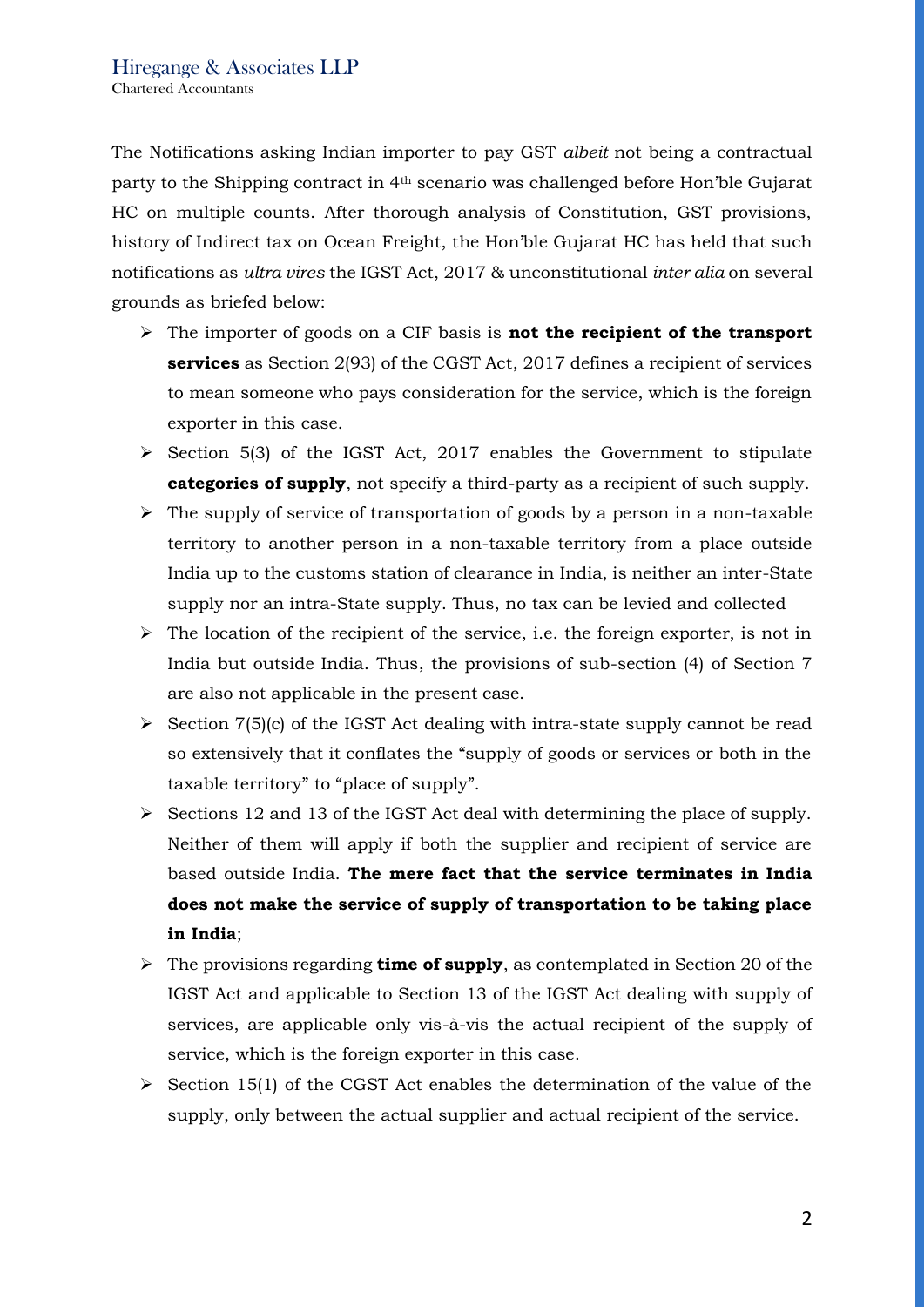- ➢ Since the importer is not the "recipient" of the service under Section 2(93) of the CGST Act, it will not be in a position to avail ITC under Section 16(1) of the CGST Act; and
- $\triangleright$  The provisions relating to the returns apply where the person is either a supplier or a recipient of the supply. If the person is neither a supplier nor a recipient of supply, such provisions do not apply
- $\triangleright$  The scheme of the GST is that it is a transaction/contract based on value added tax. The tax is levied on each transaction and the tax paid at early stage is available as credit. Hence, it is a tax on consumption and not on business. It is a contract-based levy which depends on the contract between the supplier and the recipient. Thus, where the tax is sought to be levied and collected by a person other than the supplier or the supplier of service, distortions and contingency which the Act does not covers, are bound to occur.
- ➢ There is **no territorial nexus** for taxation since the supply of service of transportation of goods is by a person in a non-taxable territory to another person in a non-taxable territory from a place outside India up to the Indian customs clearance station and this is neither an inter-state nor an intra-state supply.
- ➢ Since the **importer pays customs duties** on the goods which include the value of ocean freight, the impugned notifications impose **double taxation** through a delegated legislation, which is impermissible.

Similar decision was given in service tax context also by the same Hon'ble Guj HC1. Aggrieved by the decision of the Hon'ble Guj HC decision under GST, the Revenue department appealed it before the Hon'ble Apex Court. Painstaking arguments were made on both sides before Hon'ble SC on several aspects of Constitution (relating to GST council role & scope), GST provisions, Rules of interpretation etc.

Recently, the Hon'ble SC delivered decision on 19th May 2022 holding that Indian importer is not liable for GST on the Ocean freight in CIF import contracts under RCM. However, partly overturning the Hon'ble Guj HC, the Hon'ble SC held that Indian importer can be construed as 'Recipient of service' and the Notification is not *ultra vires* the IGST Act, 2017.

<sup>&</sup>lt;sup>1</sup> SAL Steel Ltd. v. Union of India  $-$  [2020 \(37\) G.S.T.L. 3](file:///C:/Program%20Files%20(x86)/GST-ExCus/__1322001) (Guj.)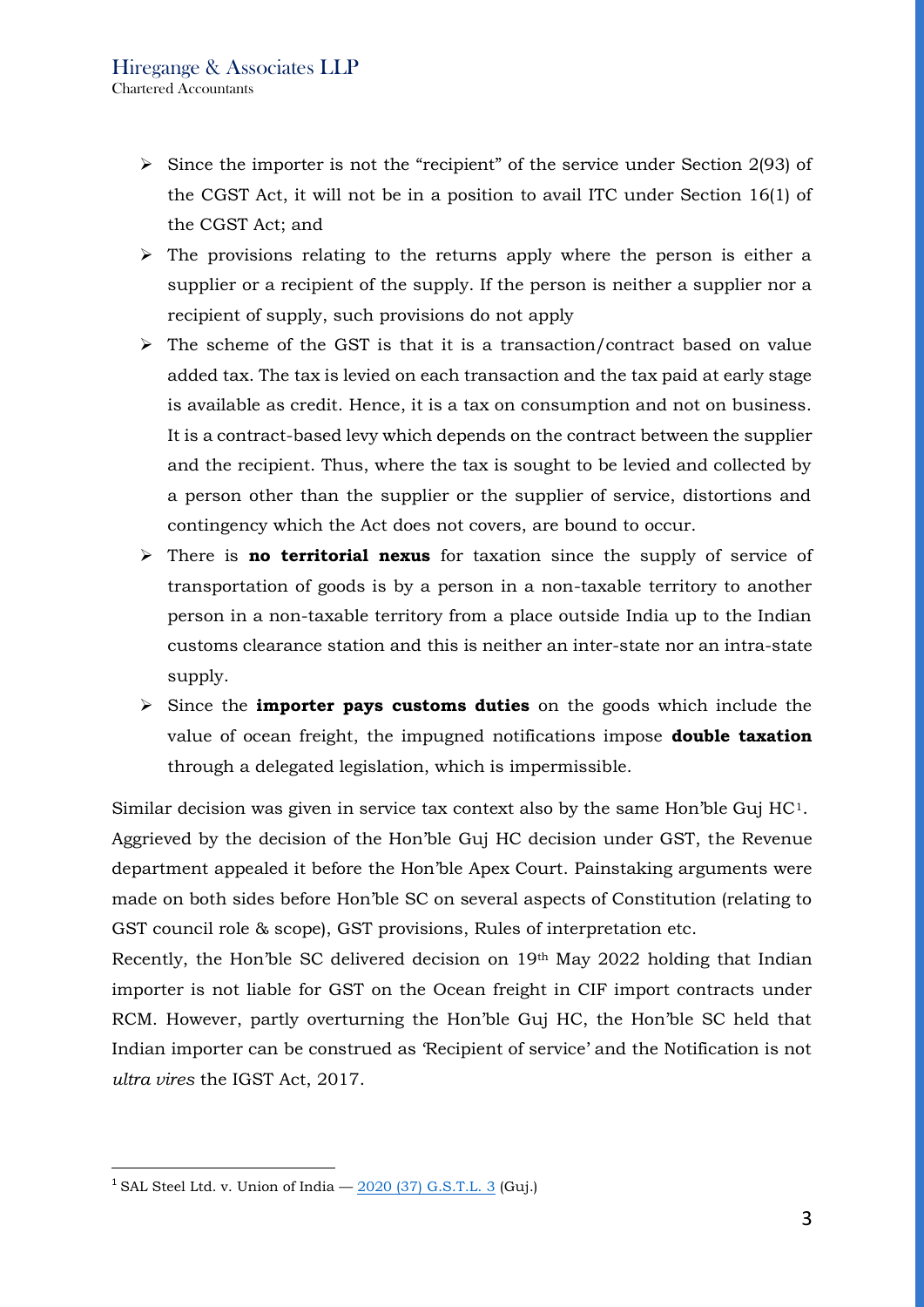# Hiregange & Associates LLP

Chartered Accountants

While arriving the decision, the Hon'ble SC elucidated various important principals regarding the Constitution, GST council role, GST law and interpretation rules. The highlights are tabulated below:

|    | <b>Taxpayer counsel</b>                                                                                                                                                                                                                                                                                                                                                                                       | <b>Government Counsel</b>                                                                                                                                                                                                                                                                                                                                                                                                                                                                                                                                                                                                                                                                                                                                                                                         | Hon'ble SC verdict                                                                                                                                                                                                                                                                                                                                                                                                                                                                                                                                                                                                                                                                                                                                                                                                                                                                                                                                                                                                                                                      |
|----|---------------------------------------------------------------------------------------------------------------------------------------------------------------------------------------------------------------------------------------------------------------------------------------------------------------------------------------------------------------------------------------------------------------|-------------------------------------------------------------------------------------------------------------------------------------------------------------------------------------------------------------------------------------------------------------------------------------------------------------------------------------------------------------------------------------------------------------------------------------------------------------------------------------------------------------------------------------------------------------------------------------------------------------------------------------------------------------------------------------------------------------------------------------------------------------------------------------------------------------------|-------------------------------------------------------------------------------------------------------------------------------------------------------------------------------------------------------------------------------------------------------------------------------------------------------------------------------------------------------------------------------------------------------------------------------------------------------------------------------------------------------------------------------------------------------------------------------------------------------------------------------------------------------------------------------------------------------------------------------------------------------------------------------------------------------------------------------------------------------------------------------------------------------------------------------------------------------------------------------------------------------------------------------------------------------------------------|
| a. | Section $5(3)^2$ delegates<br>the power to identify<br>the category of goods or<br>services (and not class<br>of recipient) on which<br>reverse charge applies.<br>That, Nt. 10/2017 ibid.<br>identifies<br>an<br>Indian<br>importer as a service<br>recipient<br>for<br>the<br>purposes of Section 5(3),<br>it is <i>ultra vires</i> the<br>parent Act<br>the<br>on<br>ground of<br>excessive<br>delegation. | • Recipient $[2(93)(c)]$<br>any reference to a<br>person to whom the<br>supply is made -<br>shall be construed<br>as the reference to<br>the "recipient". In<br>of<br>terms<br>Section<br>$13(9)^3$ the supply is<br>made<br>to<br>the<br>importer.<br>$\bullet$ Further,<br>the<br>term<br>"taxable<br>person"<br>means - a person<br>registered or liable<br>to be registered. And<br>Section<br>$24(iii)^4$ ,<br>casts liability on the<br>importer<br>to<br>get<br>registered, as he is<br>liable<br>to<br>pay tax<br>under the<br>reverse<br>charge.<br>• Therefore, both the<br>IGST and CGST Act<br>clearly<br>define<br>charge,<br>reverse<br>recipient<br>and<br>taxable<br>persons.<br>Thus, the essential<br>legislative functions<br>vis-à-vis<br>reverse<br>charge<br>have<br>not<br>been delegated. | . The stipulation of the<br>recipient in each of the<br>categories in Notification<br>only clarificatory.<br><i>is</i><br>The<br>Government<br>by<br>notification<br>did<br>not<br>specify a taxable entity<br>different<br>from<br>that<br>which is prescribed in<br>Section 5(3) of the IGST<br>Act for the purposes of<br>reverse charge.<br>• On a conjoint reading of<br>and<br>Sections<br>$2(11)^5$<br>13(9), read with Section<br>2(93), the import of goods<br>CIF<br>$\mathbf{b} \mathbf{v}$<br>a<br>contract<br>constitutes an "inter-<br>state" supply which can<br>subject<br><b>IGST</b><br>be<br>to<br>where the importer of<br>such goods would<br>be<br>the<br>recipient<br>of<br>shipping service.<br>· Section 24(iii) ibid. alone<br>cannot deem an importer<br>"recipient",<br>to<br>be<br>a<br>however, the argument<br>in respect of Section<br>$29(3)(c)$ read with $13(9)$<br>founds relevance as the<br>place of supply of such<br>services are in India, and<br>the importer would be<br>the recipient in terms of<br>Section 2(93)(c) ibid. |

## **The legal arguments and the decision…….**

<sup>&</sup>lt;sup>2</sup> Of the IGST Act, 2017

<sup>&</sup>lt;sup>3</sup> Of the IGST Act, 2017

<sup>4</sup> Of the CGST Act, 2017

<sup>5</sup> Of the IGST Act, 2017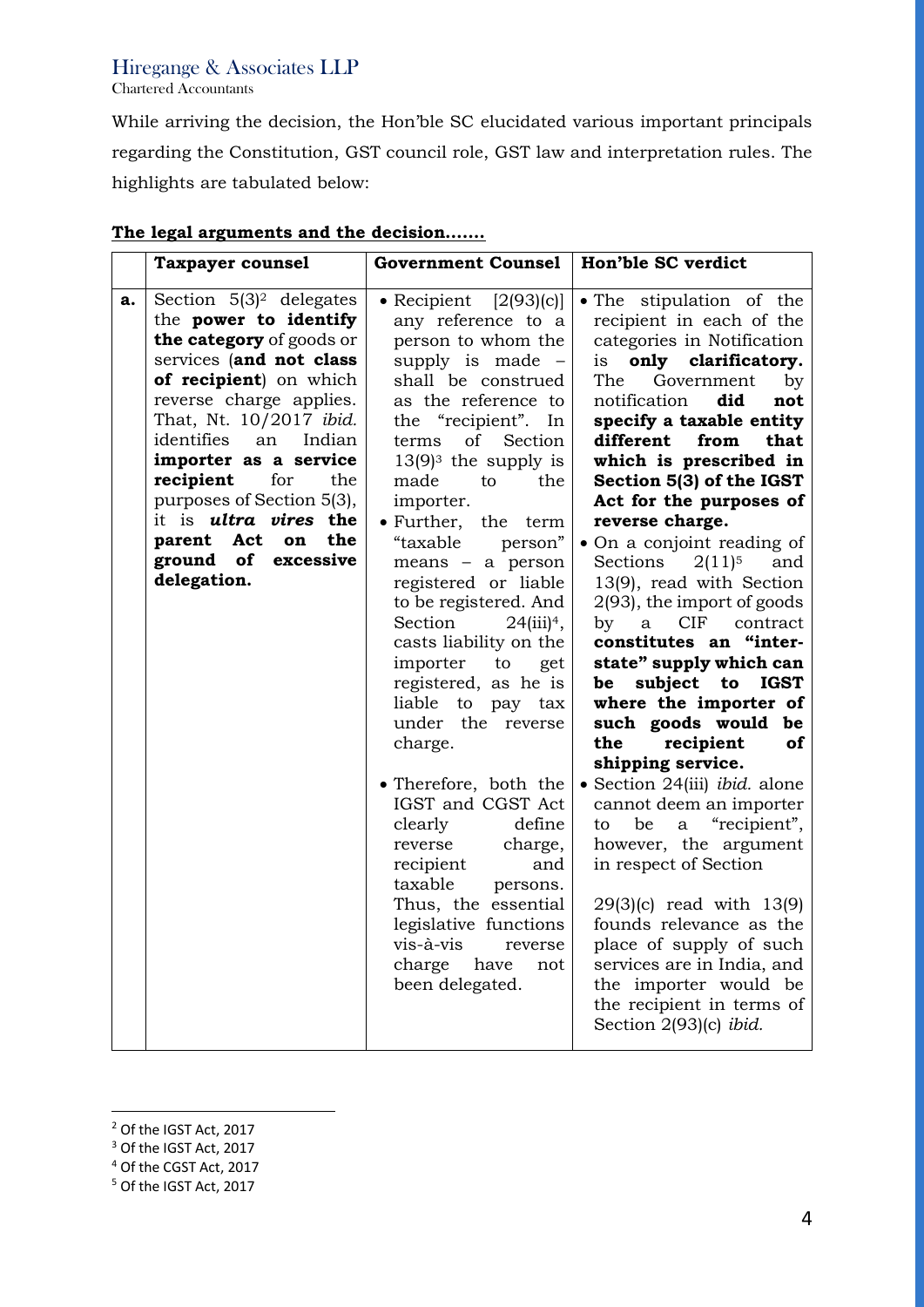Hiregange & Associates LLP

Chartered Accountants

| b. | The importer cannot be.<br>validly termed<br>as<br>"taxable person".                                                                                                                               | From the revenue, the<br>analogy drawn above<br>"recipient",<br>w.r.t.<br>"taxable person" read<br>Section<br>with<br>24(iii)<br><i>ibid.</i> was put forward<br>identify<br>the<br>to<br>"importer" as<br>the<br>taxable person.                                                                                                 | NT<br>The impugned<br>$10/2017$ identifies<br>the<br>importer as the recipient<br>liable to pay tax on a<br>reverse charge basis under<br>Section<br>$5(3)$ ,<br>the<br>argument of the failure<br>to identify a specific<br>person who is liable to<br>pay tax does not stand.                                                                                                                                                                                                    |
|----|----------------------------------------------------------------------------------------------------------------------------------------------------------------------------------------------------|-----------------------------------------------------------------------------------------------------------------------------------------------------------------------------------------------------------------------------------------------------------------------------------------------------------------------------------|------------------------------------------------------------------------------------------------------------------------------------------------------------------------------------------------------------------------------------------------------------------------------------------------------------------------------------------------------------------------------------------------------------------------------------------------------------------------------------|
| c. | The value has to<br>be<br>strictly determined<br>by<br>Section $15(1)^6$ and not<br>by way of delegated<br>legislation.                                                                            | Sections<br>15(4)<br>and<br>15(5) read with Rule<br>31 - enable delegated<br>legislation to prescribe<br>methods<br>for<br>determination of value,<br>the<br>on<br>recommendations<br>of<br>the GST Council.                                                                                                                      | Rule 31<br>specifically<br>provides for<br>a residual<br>determine<br>power<br>to<br>valuation.<br>Thus,<br>the<br>Nt.<br>8/2017<br>impugned<br>cannot be struck down for<br>excessive delegation when<br>it prescribes 10 per cent of<br>the<br>CIF value<br>the<br>as<br>mechanism for imposing<br>tax on RCM.<br>The determination of the<br>value<br>of<br>supply<br>only<br>through rules, and not by<br>notification would be an<br>unduly<br>restrictive<br>interpretation. |
| d. | The conditions specified<br>under Section $2(11)^7$<br>with regard to "import of<br>services"<br>does<br>not<br>satisfy $-$ as the recipient<br>and the place of supply<br>are both outside India. | Section 13(9) of the<br>IGST Act is applicable<br>- where in case<br><sub>of</sub><br>supply of services<br>of<br>of<br>transportation<br>goods by a supplier<br>located outside India,<br>the place of supply<br>would be the place of<br>destination<br>of such<br>goods and thus the<br>conditions of Section<br>$2(11)$ Mets. | The supplier, the foreign<br>shipping line, in this case<br>would be a non-taxable<br>However,<br>its<br>person.<br>services in a CIF contract<br>for transport of goods<br>would enter Indian taxable<br>territory as the destination<br>of such goods. The place of<br>supply of shipping service<br>by a foreign shipping line,<br>would thus be India.                                                                                                                         |
| e. | It was argued that the<br>present case of CIF<br>contract would not be<br>covered within Section<br>$7(1)(b)^8$ as it does not<br>define "supply" of import                                        | The above analogy of<br>Section 13(9) read with<br>Section<br>2(11)<br>was<br>similarly placed.                                                                                                                                                                                                                                   | The fact that consideration<br>is paid by the foreign<br>exporter to the<br>foreign<br>shipping line would not<br>stand in the way of it being<br>considered as a "supply of                                                                                                                                                                                                                                                                                                       |

<sup>6</sup> of the CGST Act

<sup>&</sup>lt;sup>7</sup> Of the IGST Act

<sup>8</sup> of the CGST Act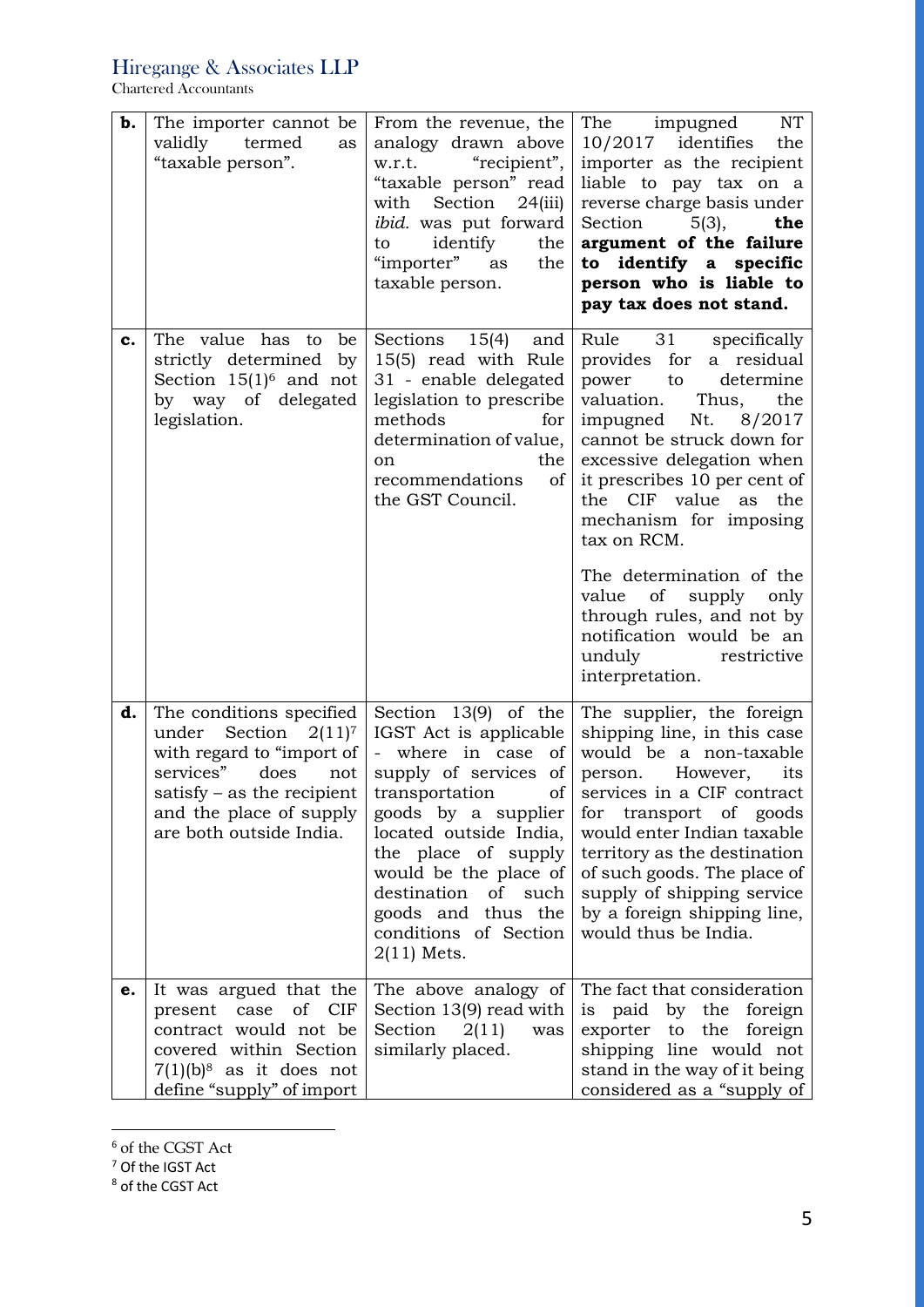Chartered Accountants

|    | service without<br>of<br>consideration. Here, the<br>consideration is paid by<br>the foreign exporter.                                                                                                                                                                                              | Further, it was argued<br>that Section $2(31)^9$<br>defines "consideration"<br>which<br>includes<br>amount paid by "any<br>other person" within<br>its purview.                                                                                                                                         | service" under Section 7(4)<br>of the IGST Act which is<br>made for a consideration.                                                                                                                                                                                                                                                                                                                                                                                                                                     |
|----|-----------------------------------------------------------------------------------------------------------------------------------------------------------------------------------------------------------------------------------------------------------------------------------------------------|---------------------------------------------------------------------------------------------------------------------------------------------------------------------------------------------------------------------------------------------------------------------------------------------------------|--------------------------------------------------------------------------------------------------------------------------------------------------------------------------------------------------------------------------------------------------------------------------------------------------------------------------------------------------------------------------------------------------------------------------------------------------------------------------------------------------------------------------|
| f. | The transaction takes<br>beyond<br>the<br>place<br>territory of India and is<br>thus, extra territorial in<br>nature.<br>The levy of tax extra-<br>territorially must be<br>provided by Parliament<br>through statute and not<br>Union<br>the<br>by<br>Government through<br>delegated legislation. | That, the decision in<br><b>GVK</b><br>Industries <sup>10</sup><br>clearly recognizes the<br>power of Parliament to<br>legislate over events<br>occurring extra-<br>territorially. The only<br>requirement imposed<br>by the Court is that<br>such an event must<br>have a real connection<br>to India. | The impugned levy on the<br>supply of transportation<br>service by the shipping line<br>to the foreign exporter to<br>import goods into India<br>has a two-fold connection:<br>first, the destination of the<br>goods is India and thus, a<br>clear territorial nexus is<br>established with the event<br>occurring outside the<br>territory; and second, the<br>services are rendered for<br>the benefit of the Indian<br>Thus,<br>importer.<br>the<br>transaction does have a<br>nexus with the territory of<br>India. |

# **The game changer arguments**

|    | <b>Party</b> | <b>Arguments</b>                                                                                                                                                                                                                                                                                                                                                                                                                                                                                                                                                                                                                 | The Court observed                                                                                                                                                                                                                                                                                                                                                                                                                                                                                    |
|----|--------------|----------------------------------------------------------------------------------------------------------------------------------------------------------------------------------------------------------------------------------------------------------------------------------------------------------------------------------------------------------------------------------------------------------------------------------------------------------------------------------------------------------------------------------------------------------------------------------------------------------------------------------|-------------------------------------------------------------------------------------------------------------------------------------------------------------------------------------------------------------------------------------------------------------------------------------------------------------------------------------------------------------------------------------------------------------------------------------------------------------------------------------------------------|
| a. | Revenue      | if the above is<br>Even<br>not<br>$5(4)^{11}$<br>applicable, Section<br>[amended w.e.f. $1st$ Feb 2019]<br>would be applicable in the instant<br>case. Which says -<br>"(4) The Government may, on the<br>recommendations of the Council,<br>by notification, specify a class of<br>registered persons who shall, in<br>respect of supply of specified<br>categories of goods or services or<br>received from<br>both<br>an<br><b>unregistered supplier,</b> pay the<br>tax on reverse charge basis as the<br><b>recipient</b> of such supply of goods<br>or services or both, and all the<br>provisions of this Act shall apply | This provision brings in a<br>deeming fiction of declaring a<br>class of registered persons "as<br>the recipient" of the supply of<br>taxable goods or service.<br>In<br>deploying the language "as<br>the", and not "by the"<br>recipient, the applicability of<br>the definition of recipient vis-à-<br>vis Section 2(93) of the CGST<br>Act is no longer necessary for<br>determining the validity of such<br>a notification.<br>The effect of the Amending Act<br>32 of 2018 has been as follows: |

<sup>&</sup>lt;sup>9</sup> of the CGST Act

<sup>&</sup>lt;sup>10</sup> 2011 (4) SCC 36 ["GVK Industries"]

<sup>&</sup>lt;sup>11</sup> Of the IGST Act.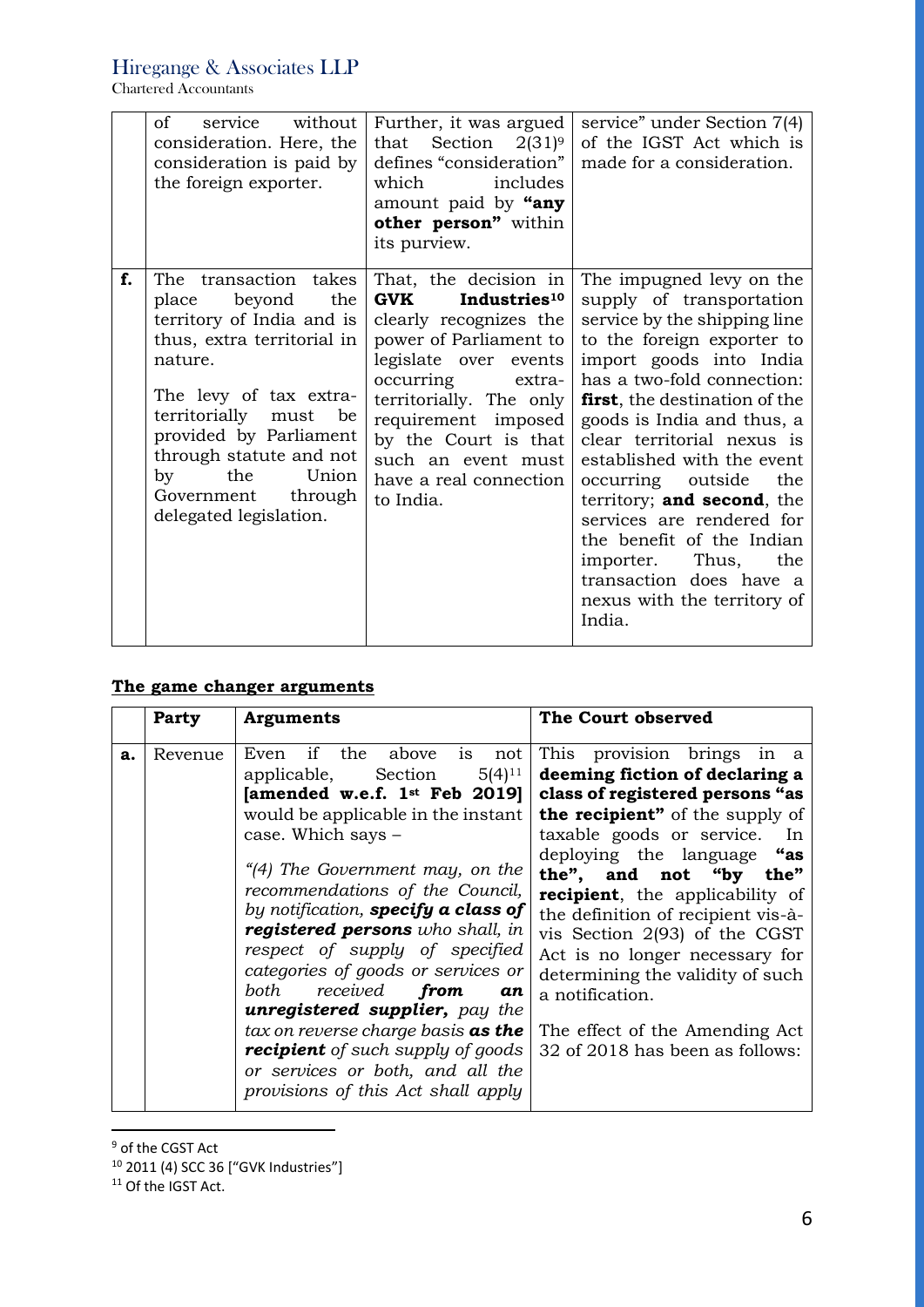Chartered Accountants

|    |          | to such recipient as if he is the<br>person liable for paying the tax in<br>relation to such supply of goods or<br>services or both."<br>issuance of<br>notification<br>The<br>under the incorrect reference i.e.,<br>$5(3)$ instead of $5(4)$ , may not<br>vitiate the action <sup>12</sup> .                                                                                                           | I. The powers of the Central<br>specify<br>Government<br>to<br>through a notification has<br>been clarified; and<br>II. The power to specify a class<br>of registered persons as the<br>recipient<br>has<br>been<br>recognized.                                                                                                                                                                                                                                                                                                                                                                                                                                                                                                                                                                                                                                                                                                                                                                                                              |
|----|----------|----------------------------------------------------------------------------------------------------------------------------------------------------------------------------------------------------------------------------------------------------------------------------------------------------------------------------------------------------------------------------------------------------------|----------------------------------------------------------------------------------------------------------------------------------------------------------------------------------------------------------------------------------------------------------------------------------------------------------------------------------------------------------------------------------------------------------------------------------------------------------------------------------------------------------------------------------------------------------------------------------------------------------------------------------------------------------------------------------------------------------------------------------------------------------------------------------------------------------------------------------------------------------------------------------------------------------------------------------------------------------------------------------------------------------------------------------------------|
| b. | Assessee | That the transaction, between the<br>foreign exporter and the Indian<br>importer, the latter is liable to pay<br>IGST on the transaction value of<br>goods under Section 5(1) read<br>with Section $3(7)$ and $3(8)$ of the<br>Customs Tariff Act. Although this<br>transaction involves the provision<br>of services such as insurance and<br>freight it falls under the ambit of<br>'composite supply. | The impugned levy imposed on<br>'service'<br>aspect of the<br>the<br>transaction is in violation of the<br>principle of 'composite supply'<br>enshrined under Section 2(30)<br>read with Section 8 of the CGST<br>Act. Since the Indian importer<br>is liable to pay IGST on the<br>'composite supply', comprising<br>of supply of goods and supply of<br>services<br>transportation,<br>of<br>in<br><b>CIF</b><br>insurance, etc.<br>$\mathbf{a}$<br>contract, a separate levy on the<br>Indian importer for the 'supply<br>of services' by the shipping line<br>would be in violation of Section<br>8 of the CGST Act.<br>The Government at first pleaded<br>to look beyond the agreement<br>with the foreign exporter and<br>treated the transportation and<br>import transaction as one. Now,<br>treating the two legs of the<br>transaction<br>independent<br>as<br>when it seeks to tide over the<br>statutory provisions governing<br>composite supply.<br>For the reasons stated above,<br>the appeals are accordingly<br>dismissed. |

# **The powers of the GST Council Clarified:**

The Hon'ble Apex court held that

➢ The GST council recommendations are not binding on the Union and States and only have a persuasive value to foster cooperative federalism and harmony between the constituent units

<sup>12</sup> Union of India v. Tulsi Ram Patel (1985 3 SCC 398)